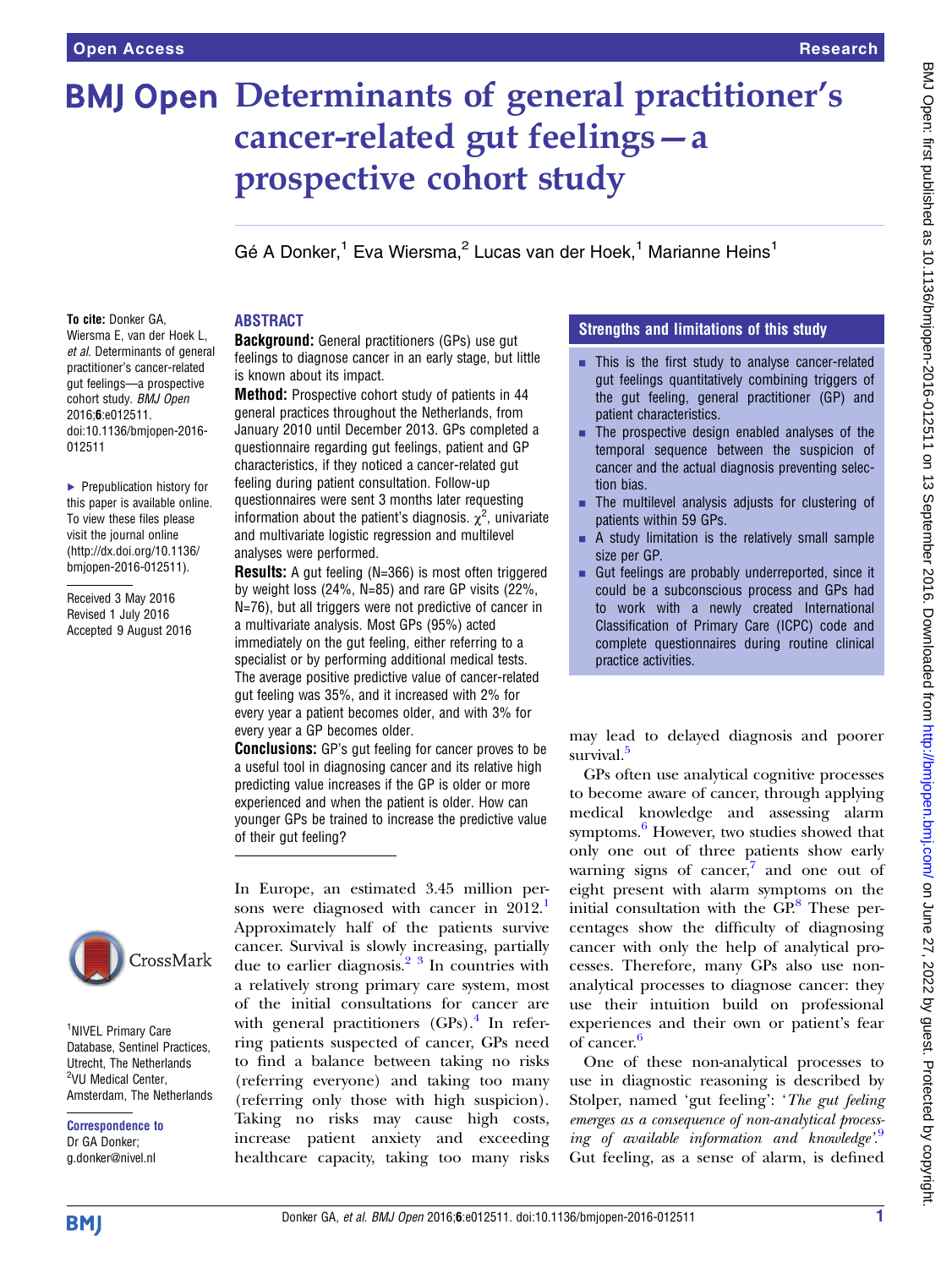as: 'an uneasy feeling perceived by a general practitioner as he or she is concerned about a possible adverse outcome, even though the specific indications are lacking'.<sup>10</sup> <sup>11</sup> GPs appear to value this gut feeling, since they respond to the feeling by adjusting their actions. A clear correlation exists between suspicion of cancer and more referrals, more (imaging) investigations and more GP visits. $12 \t 13$ Specialists also appear to value the gut feelings, since most specialists would accept a referral based on only the gut feeling of a GP, especially when the GP is older. $^{14}$  $^{14}$  $^{14}$ 

Qualitative research has been done concerning gut feelings, but hardly any quantitative study, especially concerning GP characteristics. To enhance the early diagnosis of cancer, we performed a prospective quantitative study exploring the gut feeling. The following questions were investigated:

- 1. What triggers the cancer-related gut feeling of a GP?
- 2. Based on the gut feeling, which diagnostic actions are taken by the GP?
- 3. What is the predictive value of cancer-related gut feelings of GPs measured 3 months later?
- 4. How is the predictive value of GP's gut feeling influenced by specific triggers, patient and GP characteristics?

#### **METHODS**

#### GP practices and data collection

Data for this dynamic prospective cohort study were collected from the Sentinel Practices of NIVEL Primary Care Database. $15$  This network of GPs, existing since 1970, is designed to be nationally representative by age and sex of the patient, regional distribution and population density. Data collection took place from January 2010 until December 2013 in 44 general practices with a total population of 119 882 patients (at the beginning of 2013), representing  $0.7\%$  of the Dutch population.<sup>16</sup> <sup>17</sup> In December 2009, every participating GP was informed about this study through mailing followed by more detailed instructions in a face-to-face meeting 1-month later. Annually the GPs received a mailing to remind them about the continuation of this study up to 2013.

The GPs were instructed to fill in a questionnaire throughout the year if they noticed a gut feeling concerning any kind of cancer, independent of the presence of clinical signs or symptoms. Gut feelings related to other subjects, for example partner violence, were not included in the study. This broad definition of gut feeling was based on earlier work of Stolper concerning gut feelings in focus groups of GPs. $^{10}$   $^{11}$  In the Netherlands, diagnoses are recorded using the International Classification of Primary Care (ICPC), and the GPs were instructed to use a special ICPC code (A29) for gut feelings. If NIVEL didn't receive a questionnaire 2 weeks after a reported case, a reminder was sent to the GP. The questionnaire included open-ended questions concerning patient and GP characteristics, the predicted type of cancer, the gut feeling triggers and GP's interventions in response to the gut feeling. After 3 months, a follow-up questionnaire was sent to the GP evaluating the patient's diagnosis. Patient data were anonymised, guaranteeing the patient's privacy before questionnaires left the practice.

#### Statistical analyses

The survey results were analysed using Stata V.13.0. Descriptive statistics of the triggers of gut feelings and diagnostic actions were applied. To assess the predictive value of gut feeling, the percentage of patients diagnosed with cancer after 3 months was calculated.  $\chi^2$  analyses and univariate logistic regression analyses were performed with cancer outcome after 3 months as the dependent variable. The independent variables were patient characteristics (age, gender, ethnicity and how long and how well the patient was known by the GP), GP characteristics (gender, age and years of experience) and triggers of the gut feeling (like 'unexplained weight loss' and 'rarely consulting the GP'). Missing data weren't included in the analyses. To compose a prediction model, each variable was first individually tested through univariate analyses. Second, all variables from the univariate analyses with a  $p<0.10$  were used for a multivariate logistic regression analysis and for a multilevel mixed effect logistic regression analysis. The GP was entered as a level in the multilevel analysis, to adjust for GP variation in patient population. Statistical significance was defined as a p<0.05.

### RESULTS

#### Study population

A total of 366 questionnaires were completed in 44 general practices, by 59 different GPs. About 1–60 surveys were completed per GP, with an average of 5.6 surveys. Of the 366 questionnaires, most were filled-out by male GPs (74%), with a mean age of 50 years and 17 years of experience. Regarding the patients, 175 (48%) were female and most were of Dutch origin (93%). Half of the patients were between 61 and 80 years old and GPs indicated that they knew these patients  $(81\%)$  very well or quite well  $(table 1)$ . The patient population of the sentinel practices fluctuated between 119 822 in 2013 and 134 415 in 2010, respectively 0.7–0.8% of the total Dutch population with nationwide regional distribution, but slight over-representation of the northern part of the country.<sup>17</sup>

## Triggers causing the gut feeling and actions based on the gut feeling

Weight loss (24%, N=85), rare GP visits (22%, N=76) and duration of symptoms (19%, N=64) were frequent triggers for the gut feeling as reported by the GP (fi[gure 1](#page-3-0)). These triggers resulted in a cancer diagnosis in a quarter of the patients after 3 months (25–28%). Gut feelings triggered by a palpable tumour, abnormal test results and a suspect medical history of the patient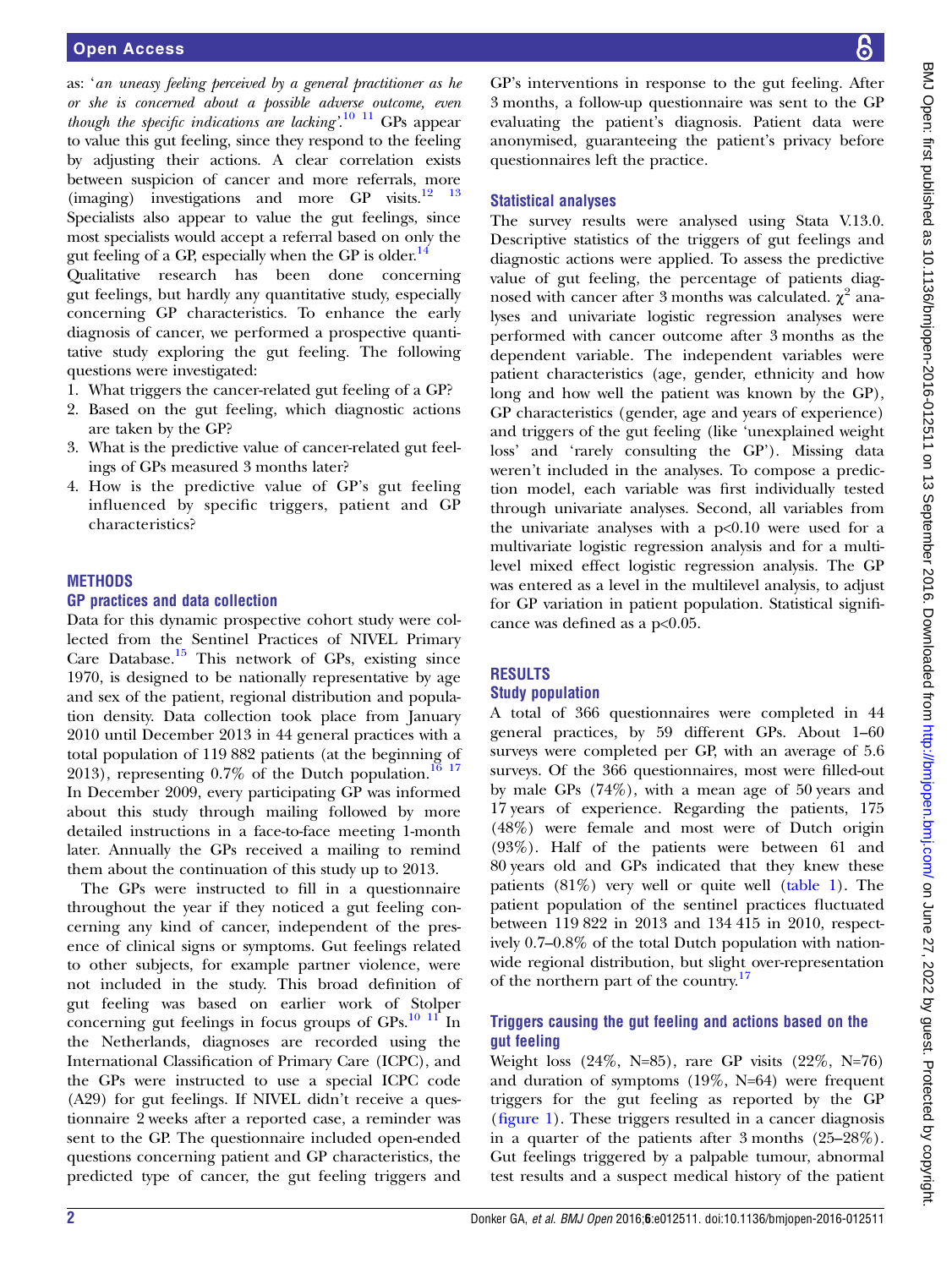<span id="page-2-0"></span>

| Table 1 | Distribution of patient and GP characteristics       |
|---------|------------------------------------------------------|
|         | involved in the study of cancer-related gut feelings |

| <b>Patient characteristics</b>                                | $N = 366$      | Percentage |  |
|---------------------------------------------------------------|----------------|------------|--|
| Gender patient                                                |                |            |  |
| Female                                                        | 175            | 48         |  |
| Male                                                          | 191            | 52         |  |
| Age patient                                                   |                |            |  |
| 0-20 years                                                    | 11             | 3          |  |
| $21-40$ years                                                 | 16             | 4          |  |
| $41-60$ years                                                 | 100            | 27         |  |
| 61-80 years                                                   | 182            | 50         |  |
| >80 years                                                     | 57             | 16         |  |
| Nationality of patient                                        |                |            |  |
| Dutch                                                         | 340            | 93         |  |
| Turkish                                                       | 5              | 1.5        |  |
| Surinamese and Antillean                                      | 5              | 1.5        |  |
| Other                                                         | 15             | 4          |  |
| Missing                                                       | 1              | 0          |  |
| How long does the GP know the patient?                        |                |            |  |
| 0–5 years                                                     | 55             | 15         |  |
| 6-10 years                                                    | 94             | 26         |  |
| $11-20$ years                                                 | 122            | 33         |  |
| >21 years                                                     | 89             | 24         |  |
| Missing                                                       | 6              | 2          |  |
| How well does the GP know the patient?                        |                |            |  |
| Very well                                                     | 137            | 37         |  |
| Quite well                                                    | 162            | 44         |  |
| A little                                                      | 38             | 10         |  |
| Not well                                                      | 28             | 8          |  |
| <b>Missing</b>                                                | 1              | 1          |  |
| <b>GP Characteristics</b>                                     | $N = 59$       | Percentage |  |
| Gender of GP                                                  |                |            |  |
| Female                                                        | 20             | 34         |  |
| Male                                                          | 38             | 64         |  |
| Missing                                                       | 1              | $<$ 1      |  |
| Age category of GP                                            |                |            |  |
| $\leq$ 50 years                                               | 24             | 40         |  |
| >50 years                                                     | 31             | 53         |  |
| <b>Missing</b>                                                | $\overline{4}$ | 6          |  |
| Years of experience                                           |                |            |  |
| $0 - 15$ years                                                | 10             | 17         |  |
| >15 years                                                     | 15             | 25         |  |
| Missing                                                       | 34             | 58         |  |
| The number indicated in percentages are relative to the total |                |            |  |

number reported from January 2010 until December 2013. GP, general practitioner.

showed the highest proportion of diagnosed cancer, respectively 47%, 42% and 39% in univariate analyses.

Most GPs acted immediately on the gut feeling, only 5% decided to perform watchful waiting. The majority of the patients (N=234, 64%) were referred to a specialist and in two-third of the cases the GP made it a (semi) urgent referral. Instead or along with the referral, 118 patients (32%) had a laboratory test, 77 (21%) were sent for X-ray and 49 (13%) had an ultrasound examination.

### Predictive value of the gut feeling in univariate analyses

Of the 366 patients, 118 (35%) had a cancer diagnosis after 3 months and the diagnosis was unknown in 30

patients. The univariate analyses ([table 2](#page-4-0)) showed that the positive predictive value of the GP's cancer-related gut feeling was related to two patient characteristics: how long the GP knows the patient and patient's age. When the GP knew the patients for  $>10$  years (N=196), 41% had proven cancer within 3 months, an increase of 13% compared with those where the GP knew the patient  $\langle 10 \rangle$  years (p=0.01). The odds for an accurate gut feeling increased with a factor 1.04 (95% CI 1.01 to 1.06, p=0.004) for every year the GP knew the patient and with a factor 1.02 (95% CI 1.00 to 1.03, p=0.03) for every year a patient becomes older.

GP's age and years of experience showed significant influences on the predictive value of the gut feeling. GPs older than 50 years had an accurate gut feeling in 43% of the cases, 16% higher compared with younger GPs (p=0.004) (fi[gure 2\)](#page-5-0). When GPs had  $>15$  years of experience, 43% of the patients had proven cancer after 3 months, an increase of 17% compared with those with  $\langle 15 \rangle$  years of experience (p=0.006). The odds for an accurate gut feeling increased with a factor 1.04 (95% CI 1.01 to 1.07,  $p=0.007$ ) for every year a GP becomes older and a factor 1.04 (95% CI 1.01 to 1.08, p=0.002) for every year of additional experience.

Of the 11 triggers causing the gut feeling, only the palpable tumour was a statistically significant predictor of cancer; 48% of the patients with a palpable tumour had cancer after 3 months (p=0.03). Weight loss was nearly statistically significantly less frequently predicting cancer, with 27% of the patients having cancer after 3 months (p=0.07) as well as patients who rarely visited the GP;  $26\%$  of them had cancer (p=0.07).

## Multivariate logistic regression analysis and multilevel analyses

The following variables were entered in one multivariate logistic regression model: palpable tumour, weight loss, rare GP visits, patient's and GP's age. Owing to a high correlation between GP's age and 'years of experience' (correlation 0.91) and GP's age and 'how long the GP knows the patient' (correlation 0.47), the 'years of experience' and 'how long the GP knows the patient' were excluded from the analysis. In this multivariate model, only the patient's age and GP's age remained significant; with the odds increasing with a factor 1.02 for every year, a patient becomes older and a factor 1.03 every year, a GP becomes older ([table 3](#page-5-0)). The Spearman correlation between patients' and GPs' age is 0.12 (p=0.03). Older doctors tend to have slightly older patients. When repeating the multivariate analyses after exclusion of all patients with a palpable tumour, the ORs of 1.02 for patient's age and 1.03 for GP's age remained the same with slightly wider 95% CIs due to smaller numbers (N=284).

A multilevel regression analysis ([table 4](#page-5-0)) was conducted with a GP level added to the multivariate model. Dependent and independent variables were the same as in the multivariate logistic regression model. The ORs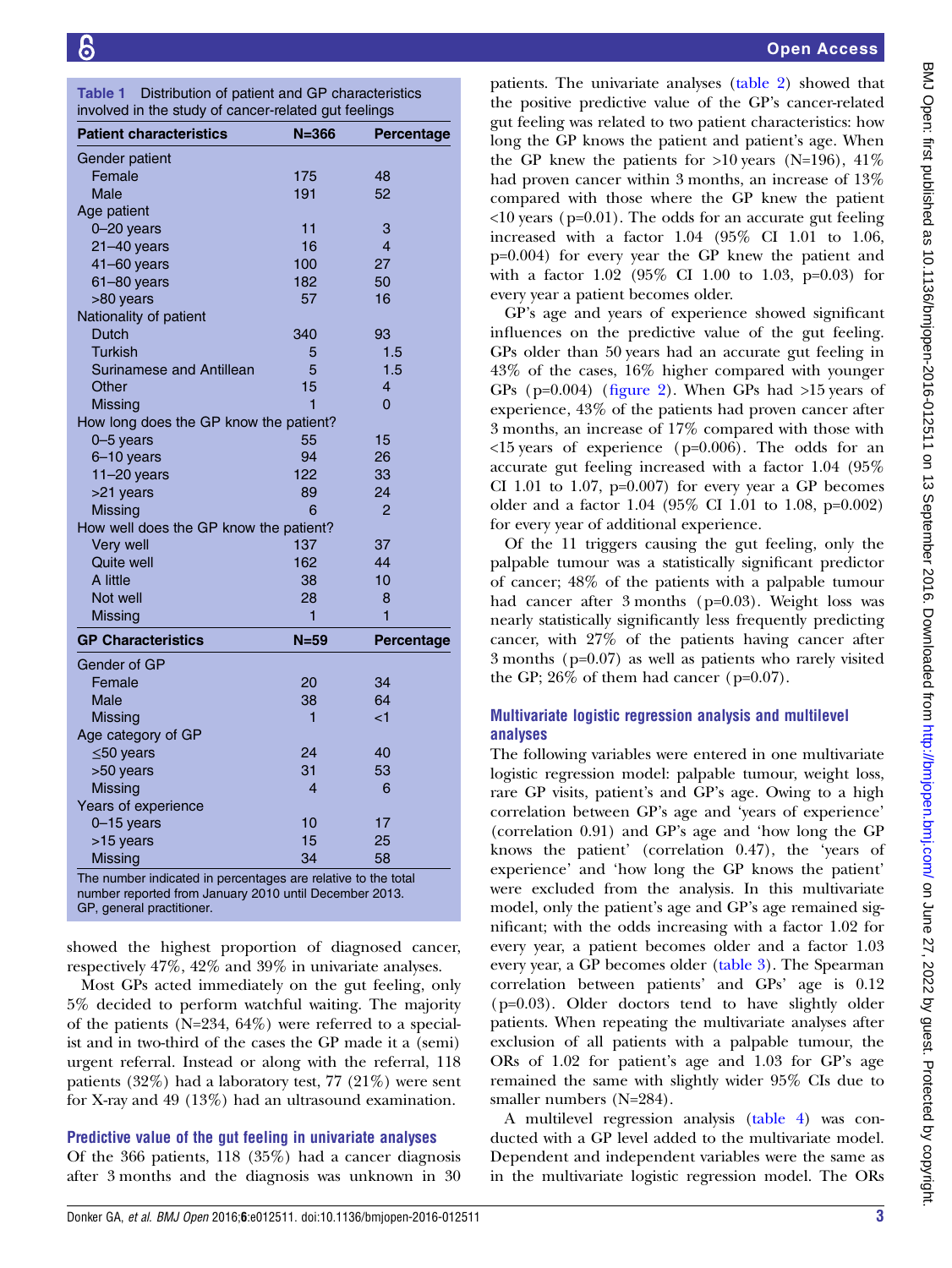<span id="page-3-0"></span>Figure 1 Histogram of triggers causing the cancer-related gut feelings reported by general practitioners (GPs), from January 2010 until December 2013.

Triggers of the gut feeling

42%\*

Specific triggers causing the gut feeling

39%

30%

Pain

33%

Smoking

Families

33%

suratice integral

Isundice

29%

 $Q<sub>0</sub>$ 

80

70

60

50

 $40$ 

 $30$ 

20

10  $\Omega$ 

Weish Rate

Total number reported

25%

 $25%$ 

Duxation of company

28%

48% 29%

a steer surge street

Patostats and

ive operations residents Parison te redits history **Unknown** 

No Cancer

■ Cancer



remained similar, but only the age of the patient was significant, even though the other variables still had a p<0.10. The complete model did not show significant differences between GPs. When age of patients and age of GPs were removed from the model there was a significant difference between GPs; 7% of variation was at GP level (p=0.03). Thus, differences between GPs are largely due to differences in age of GPs.

## **DISCUSSION**

This study showed that the triggers for cancer-related gut feelings are diverse. Frequent triggers are weight loss and patients who rarely visit the GP, but none of these triggers were predictive of cancer 3 months later in multivariate analyses. Most GPs (95%) acted immediately on the gut feeling, either by referring the patient to a specialist or by performing additional medical tests which is reassuring to the community. The gut feeling's predictive value for cancer was 35%, and it increased with patient's and GP's age.

## Strengths and limitations

To our knowledge, this study is the first study quantitatively analysing cancer-related gut feelings, combining triggers of the gut feeling, as well as GP and patient characteristics. The use of a long running nationally representative network of GPs and the prospective design enabled analyses of the temporal sequence between the suspicion of cancer and the actual diagnosis, thereby preventing selection bias.

The multilevel analysis adjusts for clustering of patients within 59 GPs. A study limitation is the relatively small sample size per GP. Thus, the 44 practices were not added as a level to the model, so dependency of GPs within practices could not be adjusted for. Some GPs contributed multiple submissions. The questionnaire about the 3 months outcome may have made them more aware about the accuracy of their gut feeling and may thus have influenced their response in subsequent cases. Another limitation of this study was the lack of a control group. Although a case–control study may

be feasible by using a matched random sample as the control group, it would not contribute in answering the questions of this exploratory study.

The large variation in the number of gut feelings GPs reported probably reflected interpersonal differences in recognising gut feelings, interest in the subject and devotion to completing surveys. The gut feeling is probably under-reported by many GPs; since it could be a subconscious process, GPs had to work with a newly created ICPC code and complete questionnaires during routine clinical practice activities.

Although most medical professionals are familiar with gut feelings, $^{18}$  their definition is not easy. Stolper explained the gut feeling as a sense of alarm with 'specific indications for a serious disease lacking'.<sup>[10](#page-6-0)</sup> In another study, he explained that the gut feeling 'effectuates the GP to take extra time to consider the analytical and non-analytical aspects'.<sup>[9](#page-6-0)</sup> This last definition allows the presence of clinical symptoms additionally to gut feelings. The GPs in this study were asked to complete a survey whenever a gut feeling arose, independently, but not necessarily in the absence of clinical symptoms. This may be seen as study strength and a limitation. Is it possible to disentangle gut feelings from an unpleasant feeling when clinical symptoms are possibly indicating cancer? If clinical symptoms clearly point towards cancer, how much value does the gut feeling attribute? We may have overestimated the predictive value of the gut feeling. On the other hand, GPs were only asked to complete a questionnaire if they clearly noticed a gut feeling and the resulting predictive value is the consequence of the definition used.

## Comparison with existing literature

Other studies support the existence of cancer-related gut feelings and the high prevalence of GPs acting on gut feeling as found in our study.<sup>10 11 13 18</sup> Ingeman *et al*<sup>[19](#page-6-0)</sup> found that one out of four patients with serious non-specific symptoms and signs of cancer referred to a special cancer pathway, had gut feeling as a reason of referral. They also found that patients referred with a lump or tumour had a high probability of cancer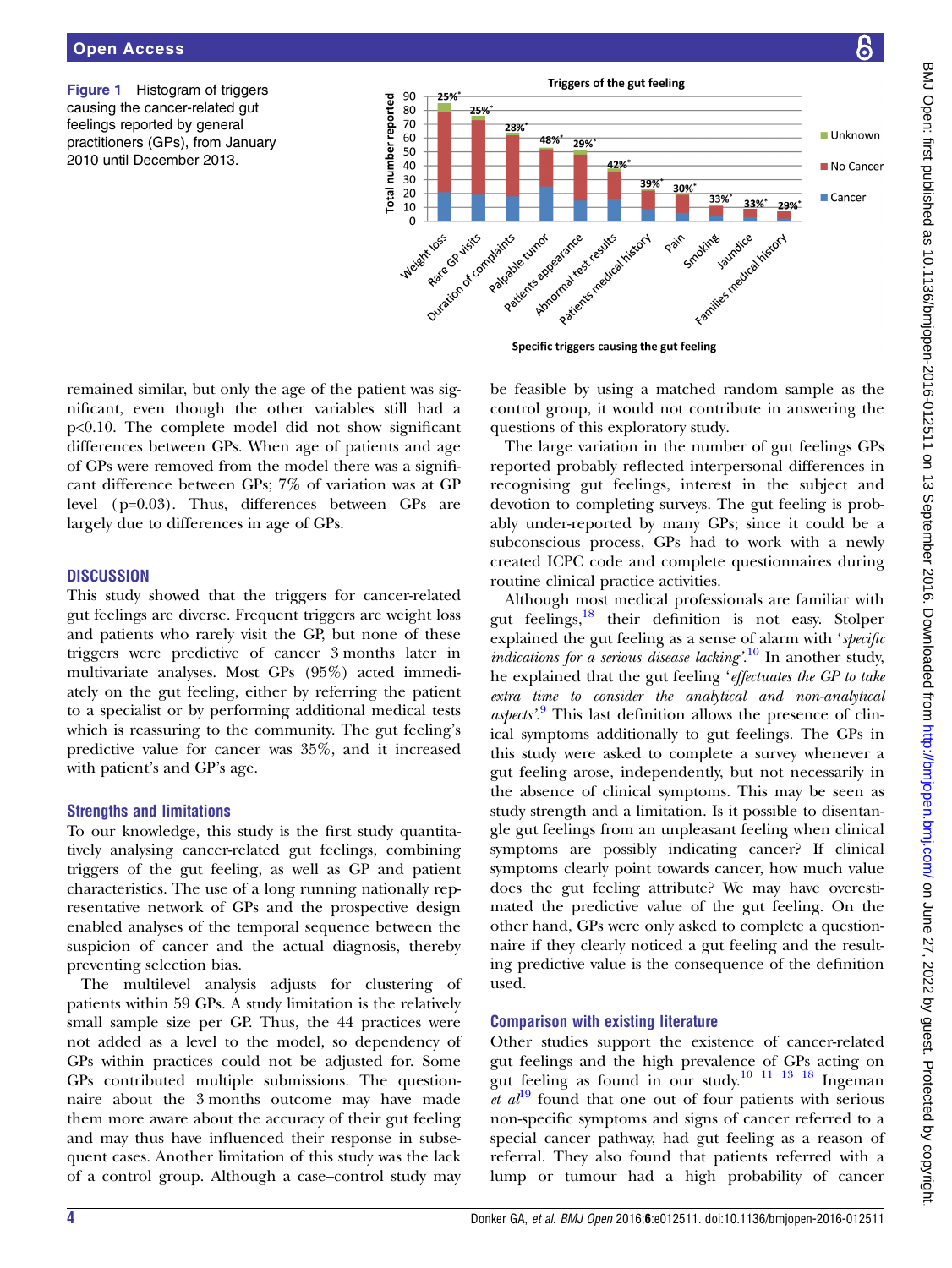<span id="page-4-0"></span>

| <b>Patients characteristics</b>        | Number of patients* | Number of patients with cancer<br>(percentage confirmed cancer) | p Value  |
|----------------------------------------|---------------------|-----------------------------------------------------------------|----------|
| Gender                                 |                     |                                                                 | $p=0.67$ |
| Female                                 | 159                 | 54 (34%)                                                        |          |
| <b>Male</b>                            | 177                 | 64 (36%)                                                        |          |
| Age category                           |                     |                                                                 | $p=0.17$ |
| $0 - 30$ years                         | 16                  | 3(19%)                                                          |          |
| 31-64 years                            | 140                 | 45 (32%)                                                        |          |
| $65-100$ years                         | 180                 | 70 (39%)                                                        |          |
| How long does the GP know the patient? |                     |                                                                 | $p=0.01$ |
| $0 - 10$ years                         | 134                 | 37 (28%)                                                        |          |
| >11 years                              | 196                 | 80 (41%)                                                        |          |
| How well does the GP know the patient? |                     |                                                                 | $p=0.11$ |
| Not well                               | 27                  | 7(26%)                                                          |          |
| A little                               | 32                  | 15 (47%)                                                        |          |
| Quite well                             | 151                 | 45 (30%)                                                        |          |
| Very well                              | 125                 | 50 (40%)                                                        |          |
| Ethnicity                              |                     |                                                                 | $p=0.87$ |
| Dutch                                  | 204                 | 110 (35%)                                                       |          |
| Other                                  | 14                  | 7(35%)                                                          |          |
| General practitioner characteristics   |                     | Number of patients with cancer<br>(percentage confirmed cancer) | p Value  |
| $\bigcap$ and and $\bigcap$            |                     |                                                                 | $-0.00$  |

| Gender                                  |                |                                | $p=0.89$  |
|-----------------------------------------|----------------|--------------------------------|-----------|
| Female                                  | 81             | 29 (36%)                       |           |
| <b>Male</b>                             | 249            | 87 (35%)                       |           |
| Age category                            |                |                                | $p=0.004$ |
| $\leq 50$ years                         | 151            | 41 (27%)                       |           |
| >50 years                               | 151            | 65 (43%)                       |           |
| Years of experience                     |                |                                | $p=0.006$ |
| $0 - 15$ years                          | 116            | 30(26%)                        |           |
| >15 years                               | 119            | 51 (43%)                       |           |
|                                         |                | Number of patients with cancer |           |
| <b>Triggers causing the GUT feeling</b> |                | (percentage confirmed cancer)  | p Value   |
| <b>Weight loss</b>                      | 79             | 21(27%)                        | $p=0.07$  |
| Rare GP visits                          | 73             | 19 (26%)                       | $p=0.07$  |
| Duration of symptoms                    | 62             | 18 (29%)                       | $p=0.27$  |
| Palpable tumour                         | 52             | 25 (48%)                       | $p=0.03$  |
| Patient's appearance                    | 48             | 15 (31%)                       | $p=0.54$  |
| Abnormal test results                   | 36             | 16 (44%)                       | $p=0.22$  |
| Patients medical history                | 22             | 9(41%)                         | $p=0.56$  |
| Pain                                    | 19             | 6(32%)                         | $p=0.74$  |
| Smoking                                 | 11             | 4(36%)                         | $p=0.93$  |
| Jaundice                                | 9              | 3(33%)                         | $p=0.91$  |
| Family's medical history                | $\overline{7}$ | 2(29%)                         | $p=0.71$  |

\*Patients were excluded in analysis in case of a missing value in the involved variables.

GP, general practitioner.

 $(26.9\%)$ .<sup>[19](#page-6-0)</sup> So our study and those of Green and Ingeman show that gut feelings triggered by a palpable tumour certainly identify patients at higher risk for cancer.

The predictive value of the cancer-related gut feeling was 35%, this is in line with a previous study from Donker and Dorsman in a smaller sample, who also found a predictive value of  $35\%$ .<sup>[12](#page-6-0)</sup> Hjertholm *et al*<sup>[13](#page-6-0)</sup> found a predictive value of 16.4% for suspicion of cancer. Another Norwegian study found that 3.8% of the suspected cancer cases had a cancer diagnosis and that GPs' correct cancer suspicions were six times more frequent than their erroneous lack of suspicion. $20$  The difference between these percentages could be explained by the duration of the studies. The GPs in Norway only registered consultations for either one workday or ten workdays, while the data collection in our study lasted 4 years. The follow-up in the Norwegian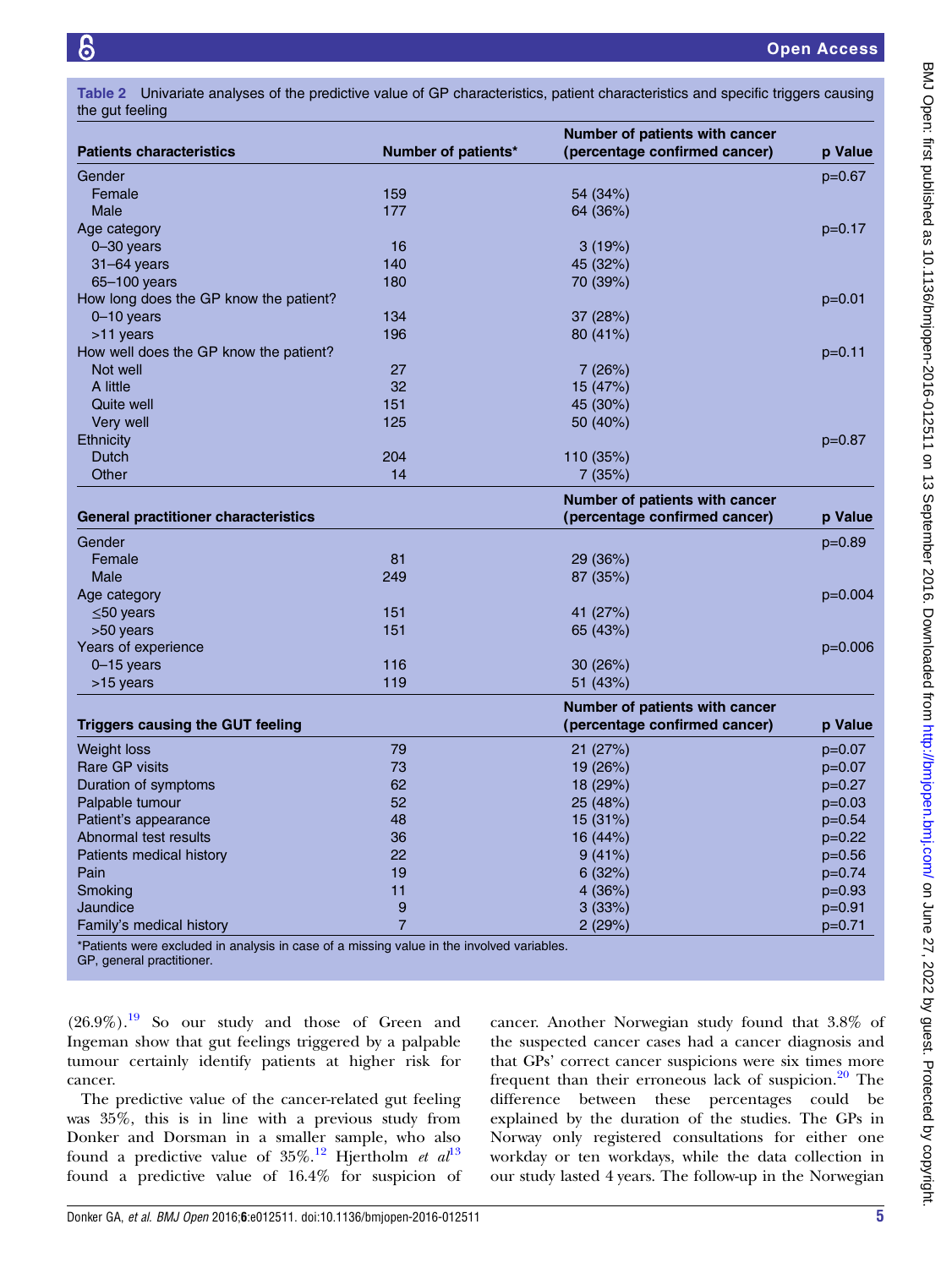<span id="page-5-0"></span>

Figure 2 The predictive values of the cancer-related gut feeling (N=366), depending on the age of the general practitioner (GP).

Table 3 Multivariate logistic regression analysis of the positive predictive value of the cancer-related gut feeling, with the significant triggers and characteristics of patients and GPs from the univariate analysis

| <b>Variables</b>          | OR (95% CI)         | p Value  |
|---------------------------|---------------------|----------|
| Age patient               | 1.02 (1.01 to 1.04) | $p=0.01$ |
| Age GP                    | 1.03 (1.00 to 1.06) | $p=0.04$ |
| Palpable tumour           | 1.90 (0.97 to 3.74) | $p=0.06$ |
| <b>Weight loss</b>        | 0.58 (0.31 to 1.09) | $p=0.09$ |
| Rare GP visits            | 0.58 (0.32 to 1.09) | $p=0.09$ |
| Constant                  | 0.03 (0.01 to 0.18) | p<0.001  |
| GP, general practitioner. |                     |          |

Table 4 Multilevel analysis of the positive predictive value of the cancer-related gut feeling, with the significant triggers, characteristics of patients and GPs from the univariate analysis

| <b>Variables</b>          | OR (95% CI)         | p Value  |
|---------------------------|---------------------|----------|
| Age patient               | 1.02 (1.00 to 1.04) | $p=0.01$ |
| Age GP                    | 1.03 (1.00 to 1.06) | $p=0.09$ |
| Palpable tumour           | 1.93 (0.97 to 3.82) | $p=0.06$ |
| <b>Weight loss</b>        | 0.58 (0.31 to 1.10) | $p=0.10$ |
| Rare GP visits            | 0.58 (0.31 to 1.09) | $p=0.09$ |
| Constant                  | 0.04 (0.01 to 0.23) | p<0.001  |
| GP, general practitioner. |                     |          |

studies was, on the other hand, 3 months longer than our 3 months follow-up.

Ingeman showed that 16.2% of the Danish people sent towards the cancer pathway outpatient clinic for patients with serious non-specific symptoms eventually had cancer.<sup>[19](#page-6-0)</sup> A possible explanation for this lower outcome is that in our study the GP always had a gut feeling for cancer, while that wasn't conditional in Ingeman's study. In addition, Ingeman found that

patients referred by the GP with a strong to very strong gut feeling had a higher probability of cancer compared with those referred without.

An interesting finding is the increasing predictive value of the gut feeling for cancer for older and more experienced GPs, independently of GPs' gender. Apparently the gut feeling isn't a static phenomenon, but a GP can learn by experience. This is in line with a focus group study from Stolper, reporting that specialists in the hospital regarded experience as an important condition to develop and rely on the gut feeling.<sup>[14](#page-6-0)</sup> Stolper also observed a supervisor assuring his GP trainee that experience enhances the GP to trust his gut feeling more. $21$ None of these findings were tested in a quantitative study, however, making our study quite unique.

Another finding in our study was the increasing value of the gut feeling for older patients. To our best knowledge, no other studies have observed this finding, although the result is not unexpected because older patients generally have a higher incidence of cancer than younger patients.<sup>[22](#page-6-0)</sup> This could mean that the predictive value of the gut feeling doesn't actually increase due to patients' older age, but that the main effect is due to the increased incidence of cancer.

#### Implications for research and practice

Our results show that gut feelings are a valuable diagnostic tool for cancer with a predictive value of 35%. Shapley *et al*<sup>[23](#page-6-0)</sup> considered a symptom with a predictive value >5% as a highly predictive symptom. Thus, our findings indicate that the gut feeling has an added value as a diagnostic tool. For older and more experienced GPs, the cancer-related gut feeling is even a better predictor, revealing the value of professional experience. Assimilating experiences over time may turn gut feelings into a conscious analytical process and enhance the use of these feelings as a diagnostic tool by older GPs.

Future studies with a larger study population increasing the study power, would enable analyses to assess variation in positive predictive value for different types of cancers. Questions remain about gut feeling triggers and interdoctor variation. A questionnaire study of clinical vignettes may reveal more about interdoctor variation. A question also arose about the increased predictive value of the gut feeling for older GPs: 'How can younger GPs be trained to increase the predictive value of their gut feeling?'. More research on this topic is highly recommended in order to improve the early diagnosis of cancer and the survival rate of patients.

Acknowledgements The authors are very grateful to the participating general practitioners (GPs) from the Sentinel Practices of NIVEL Primary Care Database and Marianne Heshusius for a crucial role in data collection.

Contributors GAD was responsible for study design, data collection, supervision of analyses, interpretation of the results and writing the article. EW performed data analyses and assisted in writing the article. LvdH assisted in performing, interpretation and reporting of the multilevel analyses. MH assisted with analyses and writing of the article. All authors approved the final version of the article.